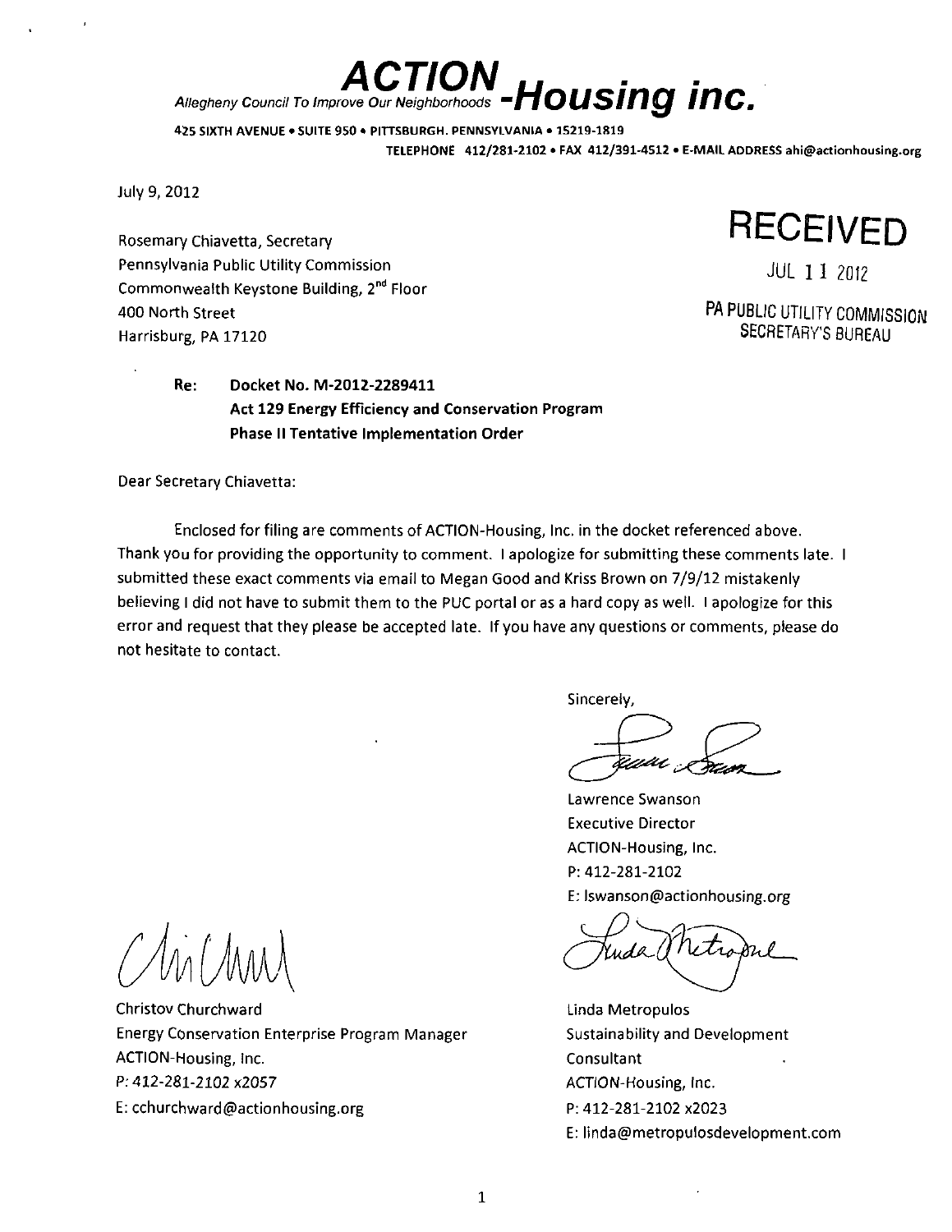Act 129 Energy Efficiency and Conservation Program Docket No. M-2012-2289411 Phase II Tentative Implementation Order

## **Comments of ACTION-Housing, Inc.**

#### **Introduction**

ACTION-Housing, Inc. respectfully submits the following comments regarding Docket Number M-2012-2289411 to the Pennsylvania Public Utility Commission ("Commission"). In addition to ACTION-Housing's stake in Act 129 Phase II as the state's largest Weatherization Assistance Provider, we are developing the Energy Conservation Enterprise (temporary name), a one-stop shop that facilitates energy retrofits for multifamily affordable housing in Western PA. Our program provides property audits, a report detailing recommended interventions, assistance securing financing, contractor selection and construction management, tenant and property staff education, and energy savings tracking and analysis. In recognition of the Implementation Order having great bearing on our new program, we appreciate the opportunity to submit comments herein.

## **A(4)fb) - Inclusion of Multifamily Housing**

ACTION-Housing agrees with the Commission's recommendation to renew the 10% government/education/nonprofit carve-out. We appreciate the Commission's consideration of multifamily housing in this carve-out and agree that it necessitates special emphasis, especially considering 80% of Pennsylvania's affordable multifamily housing stock is 20 years in age or older.<sup>1</sup>

We agree with Pennsylvania Housing Finance Agency, National Housing Trust and Pennsylvania Utility Law Project (collectively PHFA),<sup>2</sup> and the Residential Housing Legal Services and the Philadelphia Weatherization and Conservation Collaborative (collectively RHLS)<sup>3</sup> that focusing energy retrofits on the relatively untapped multifamily housing market will: reach a significant and largely untapped market;

<sup>1</sup> PUC Tentative Implementation Order, p. 16

<sup>2</sup> PHFA comments on the Tentative Implementation Order, p. 2-3

<sup>3</sup> RHLS comments on the Tentative Implementation Order, p. 3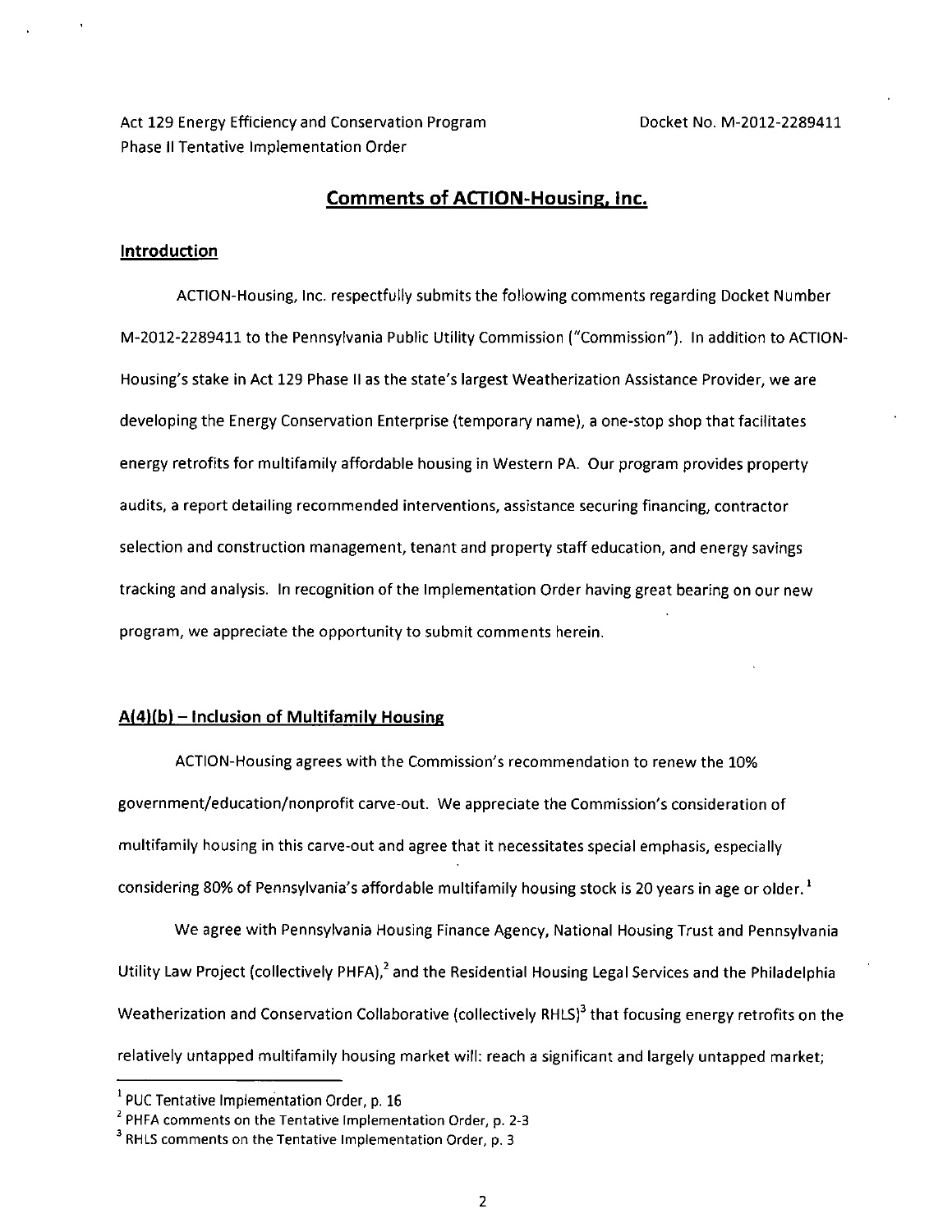capture economies of scale; remedy the effective exclusion of thousands of low-income Pennsylvanian's from the benefits of Act 129; lower operating expenses for property owners resulting in less frequent rent hikes thereby maintaining affordable housing's affordability; support low and modest income individuals and families who are most vulnerable to utility price hikes due to their minimal discretionary income; help preserve existing state investments; create healthier and more comfortable living environments; benefit all PA taxpayers through reduced demand on the state's energy system and increased economic output; and benefit the environment because of reduced energy demand.

Because of its potential benefit, we urge the Commission to implement specific mandates for affordable multifamily housing—provided by either for-profit or nonprofit owners—within the government/education/nonprofit carve-out. We suggest the Commission require EDCs to finance affordable multifamily housing proportionately to the size of the multifamily housing stock in each service territory. With regard to Tentative Implementation Order section F, we agree with PHFA that requiring specific funding targets for multifamily housing will ensure the equitable distribution of utility resources across rate classes, which is consistent with the intent of Act 129. $<sup>4</sup>$ </sup>

## **1. Multifamily "One-Stop Shopping"**

As the Commission implicitly recognizes in section A{4)(b), the lack of a streamlined application is one of the largest hurdles for multifamily property owners to surmount when applying for Act 129 funds. Owners must often apply separately to commercial utility programs and residential utility programs because multifamily properties often have a mix of individual and master metered accounts. To further complicate matters, an electric utility's program might only address lighting and appliances while not addressing building envelope and an inefficient heating system whereas a gas utility's program will not address lighting and plug loads. This separation of services—commercial/residential and

 $4$  PHFA comments on the Tentative Implementation Order, p. 3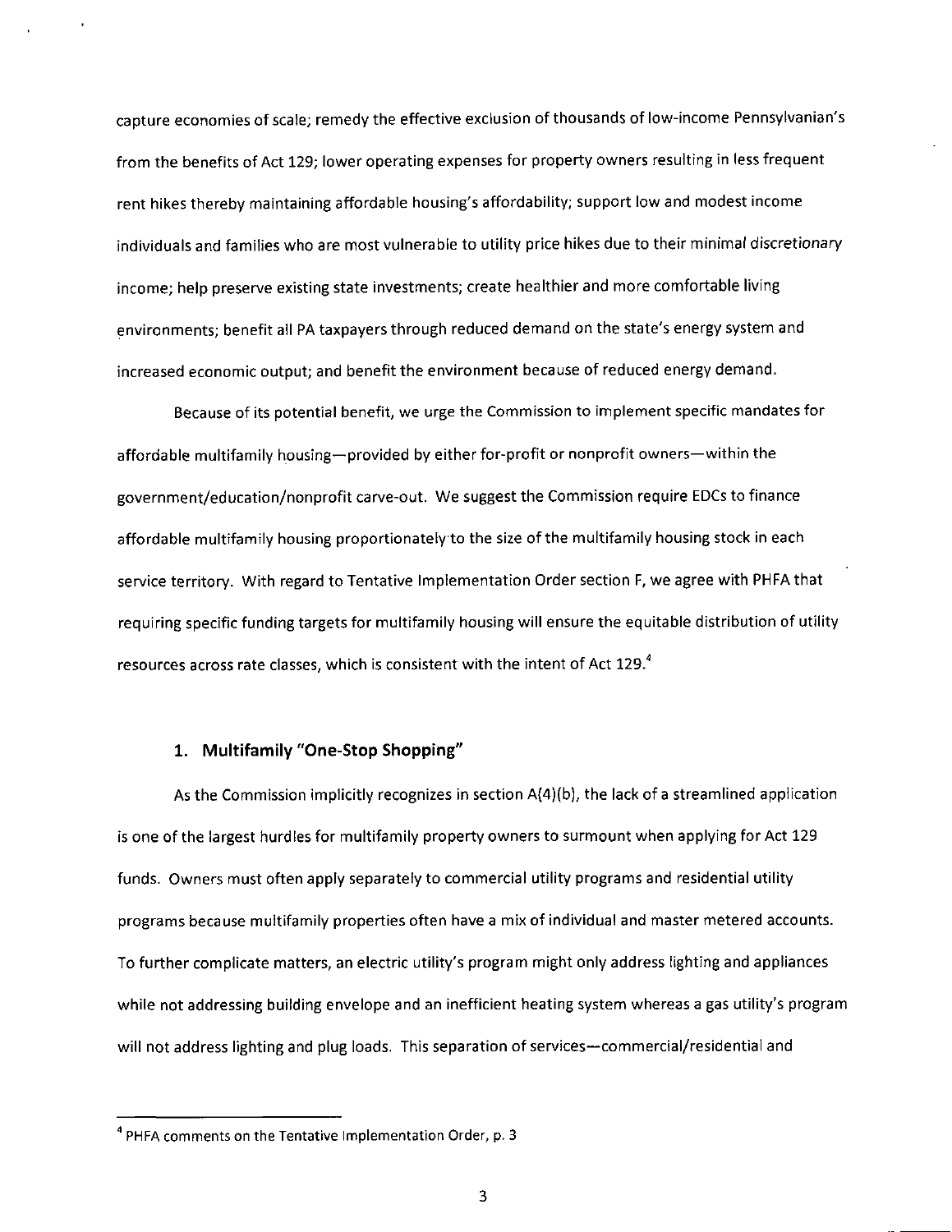electric/gas—often forces property owners to apply to two separate utilities with multiple applications in order to address the entire building.

To maximize the benefits of a retrofit, multifamily buildings are best served by one comprehensive contract that addresses the building as whole, implementing interventions that range from mechanical systems to air sealing and insulation. Although we recognize the Commission does not have jurisdiction over the gas utilities through Act 129, this inefficiency warrants the Commission to initiate a working group to develop a streamlined energy retrofit application for multifamily property owners. A single comprehensive application will allow more multifamily buildings to be weatherized which will greatly benefit the low-income tenants who are the greatest beneficiaries of utility savings.

#### **2. Workable Financing Mechanisms**

As the Commission recognizes, affordable multifamily property especially find it very difficult to finance energy retrofit measures that do not see immediate paybacks. Owners of multifamily affordable housing typically do not have enough upfront capital to pay for improvements and are often prohibited from taking on additional debt secured by the property. To work around these barriers, we recommend the Commission institute workable financing mechanisms. These could include, but are not limited to:

- Bridge loans repaid by utility rebates and other incentives
- Utility provided grants to PHFA or CDFIs guaranteeing energy consumption reductions for utilities
- Utilities working directly with financial institutions to leverage low-interest financing for energy efficiency measures
- On-bill financing

We recognize the Commission is not interested in pursuing on-bill financing at this time, but we believe it is a viable option and are pleased to see the Commission plans to convene a working group to

4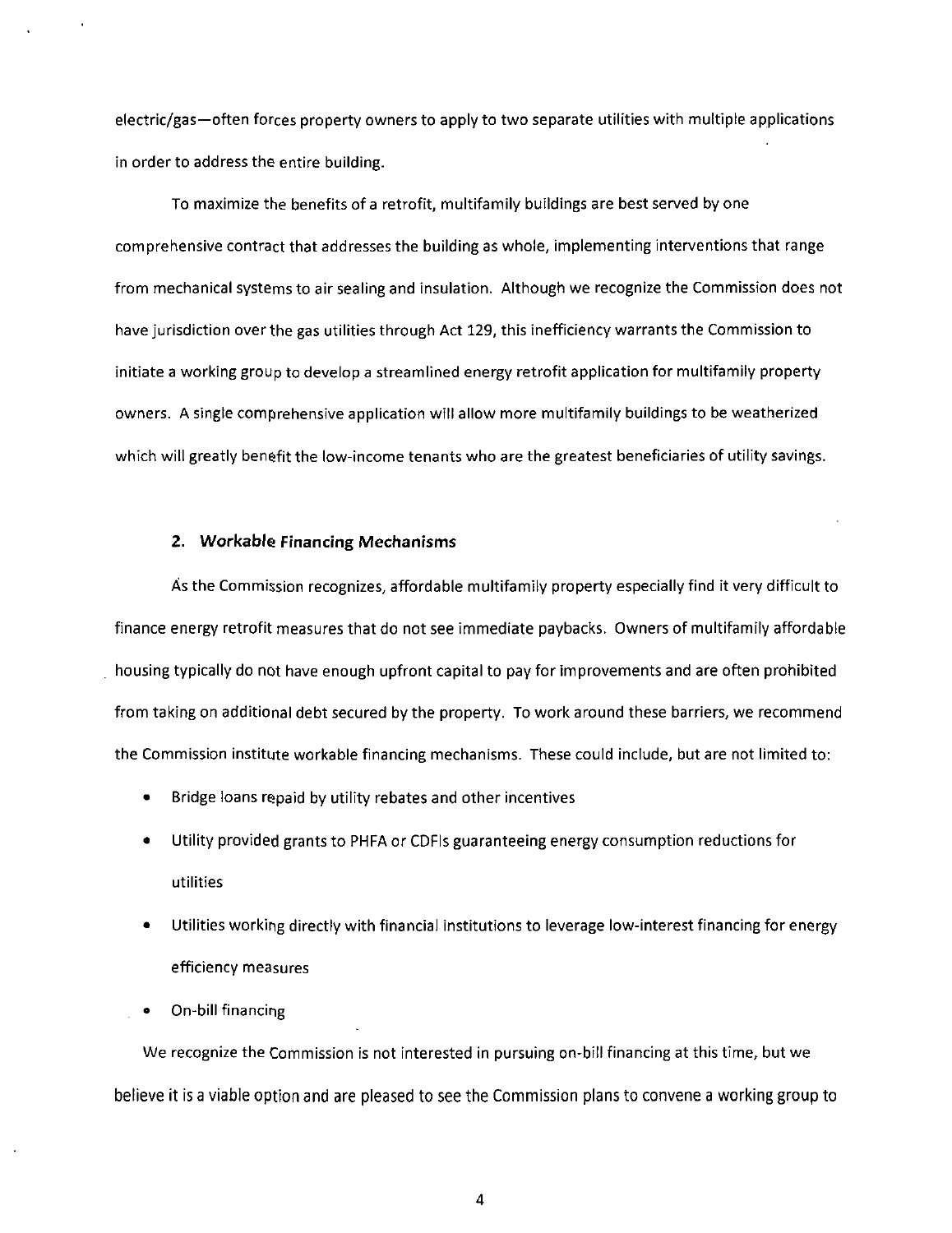continue exploring on-bill financing options. ACTION-Housing respectfully requests to be a part of this working group.

#### **AfSUa) - Prescription of a Low-Income Carve-Out**

ACTION-Housing supports the Commission's proposed 4.5% low-income reduction goal. Considering affordable multifamily housing provides for families and people that generally have incomes below low-income homeowners, this carve out will work in tandem with ACTION-Housing's proposed multifamily carve-out. Supportive affordable housing that prevents or reduces homelessness should be included in the low-income carve-out.

#### **Af 5)f b) - 250% of the Federal Poverty Income Level Guidelines**

ACTION-Housing supports the Commission's proposal to allow the utility companies to voluntarily include households up to 250% of the Federal Poverty Income Guidelines as long as this expansion includes residents in multifamily properties.

Due to multifamily properties commonly housing tenants with varying incomes and the efficiencies of scale realized by weatherizing an entire building instead of select units within the building, we urge the Commission to set the 250% of poverty guideline as a standard to be met by each property as a whole instead of unit by unit. We propose that a multifamily building qualifies for the 250% of poverty guideline as long as the average of all of the tenant's incomes at that property remains at or below the 250% threshold.

## **Efl) - Measuring Annual Consumption Reductions**

ACTION-Housing urges the commission to set up a 3<sup>rd</sup> party pilot program to test the efficacy and cost of switching from the Technical Resource Manual, deemed savings accounting model to one

5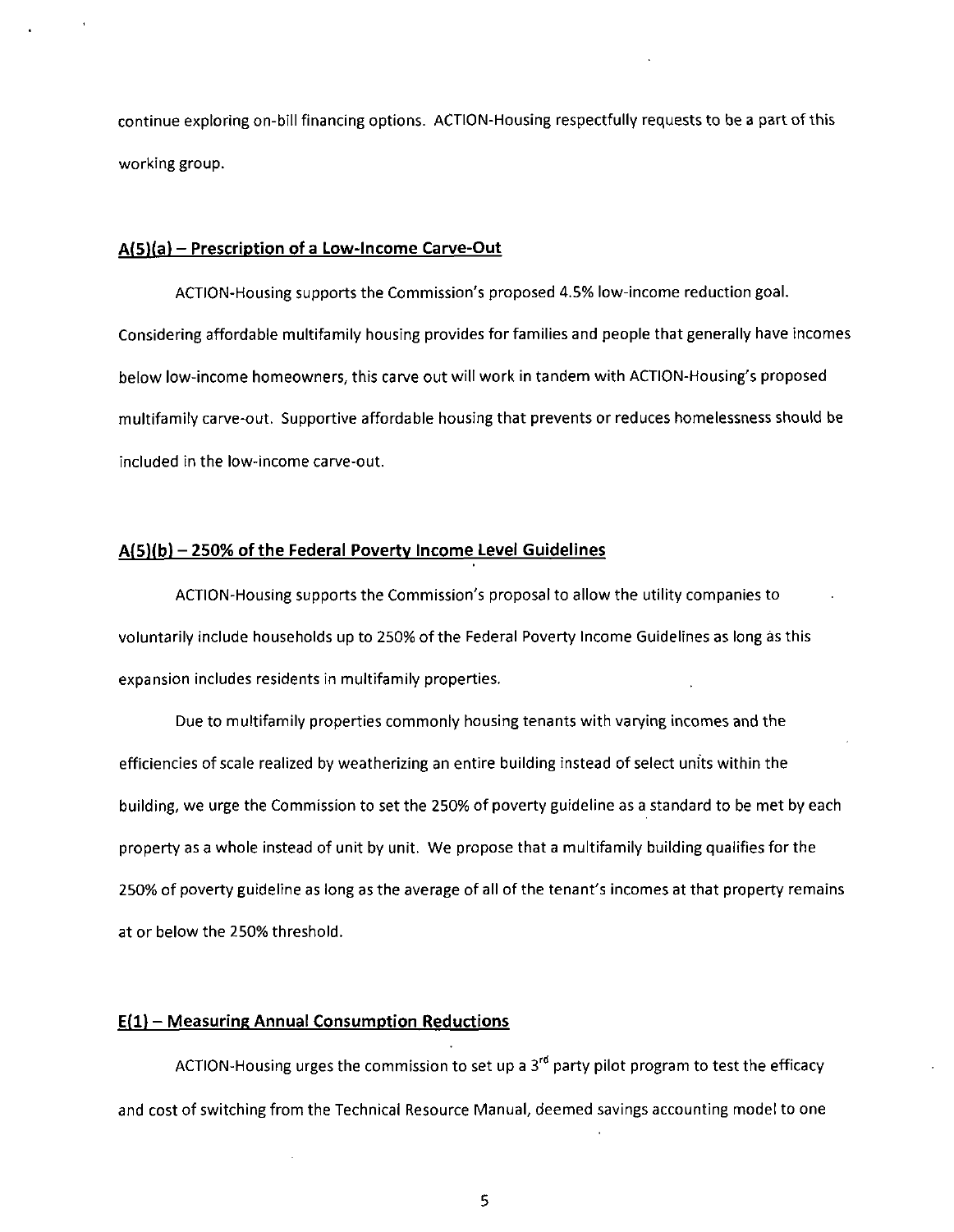that is based on measured and actually realized weather-normalized savings. The deemed savings approach presents too many opportunities to unintentionally misrepresent actual savings and we believe it is worthwhile and necessary to set up a pilot program to test measuring realized savings.

The Western Pennsylvania Energy Conservation Collaborative (WPECC)—a consortium that ACTION-Housing convenes consisting of 15 affordable multifamily property owning organizations with 17,000 units of affordable housing in 313 buildings including a significant number of PHFA and NHT financed properties—has been measuring actual building energy consumption for the past three years in a third of our members' buildings. We have found that tracking energy consumption is the most effective way to understand how properties can best reduce their energy demand.

We have found that the multifamily housing sector has underutilized Act 129 Phase I funds due to the barriers listed above, especially the lack of a robust financing mechanism, the complicated application process, and the restrictive nature of only using deemed savings measures. We have also found that although implementing mechanical system retrofits (e.g. lights, refrigerators, air conditioning units) reduces demand slightly, the greatest savings to investment ratio comes from large-scale retrofits involving air sealing and insulation. ACTION-Housing is expanding the current WPECC model into a onestop energy retrofit shop in order to best facilitate these large-scale retrofits. Having monitored building energy data for the past three years, we strong encourage the Commission to implement a pilot program designed to monitor the difference in effectiveness of the deemed savings accounting approach and actual weather-normalized building energy consumption. To this end, ACTION-Housing welcomes the opportunity to participate in conversations with the PUC or any working group the PUC organizes around this issue.

6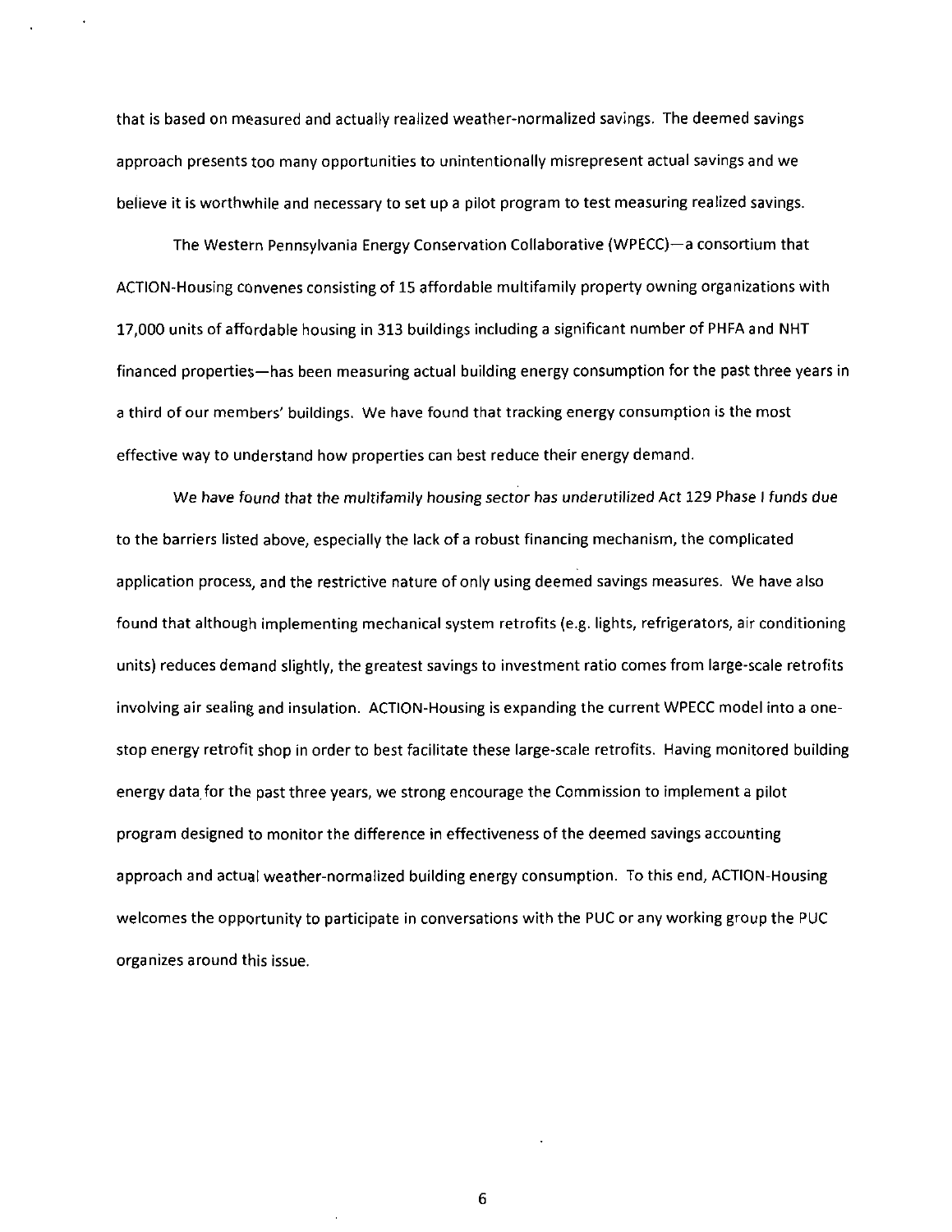We applaud the Commission's consideration of net to gross adjustment accounting and respectfully ask the commission to reconsider its use. Although we appreciate the Commission's concerns, we agree with Penn Future's assessment of NTG accounting benefits.<sup>5</sup>

## **C(2) -Technical Reference Manual**

ACTION-Housing supports the Commission's recommendation to update the TRM on an annual basis. However, we agree with PHFA and NHT that retrofitting multifamily buildings involves much more than replacing mechanical systems and that the current TRM has an insufficient amount of information regarding non-mechanical upgrades such as air sealing and insulation.<sup>6</sup>

In order to ensure the most efficient application of Act 129, we suggest the commission attempt to disambiguate the effectiveness of various energy saving measures through a 3'" party audit. For instance, a pilot program should be set up to test the effectiveness of an energy audit in conjunction with strictly mechanical upgrades, or the implementation of deemed savings measures with resident education. Either way, Act 129 will benefit if the Commission could determine best practices and measured effectiveness for everything from deemed savings upgrades to client and property staff education.

We urge the Commission to allow utilities to invest in non-mechanical building shell measures such as air sealing and insulation, which is common practice in multifamily utility incentive programs in other states, including New Jersey, Maryland, and Massachusetts. This inclusion is necessary for achieving substantial long-term energy savings.

Considering our stake in residential and multifamily weatherization, ACTION-Housing respectfully requests to be a part of the proposed Technical Working Group to discuss new measure

<sup>5</sup> PUC Tentative Implementation Order, p. 33-36

<sup>6</sup> PHFA comments on the Tentative Implementation Order, p. 7, as well as the footnote (#7): "See the TRM dated June 2012, p. 221. The manual states that 'Wall and ceiling insulation is one of the most important aspects of the energy system of a building'. However, the manual goes on to state that this measure applies only to nonresidential buildings heated and/or cooled using electricity."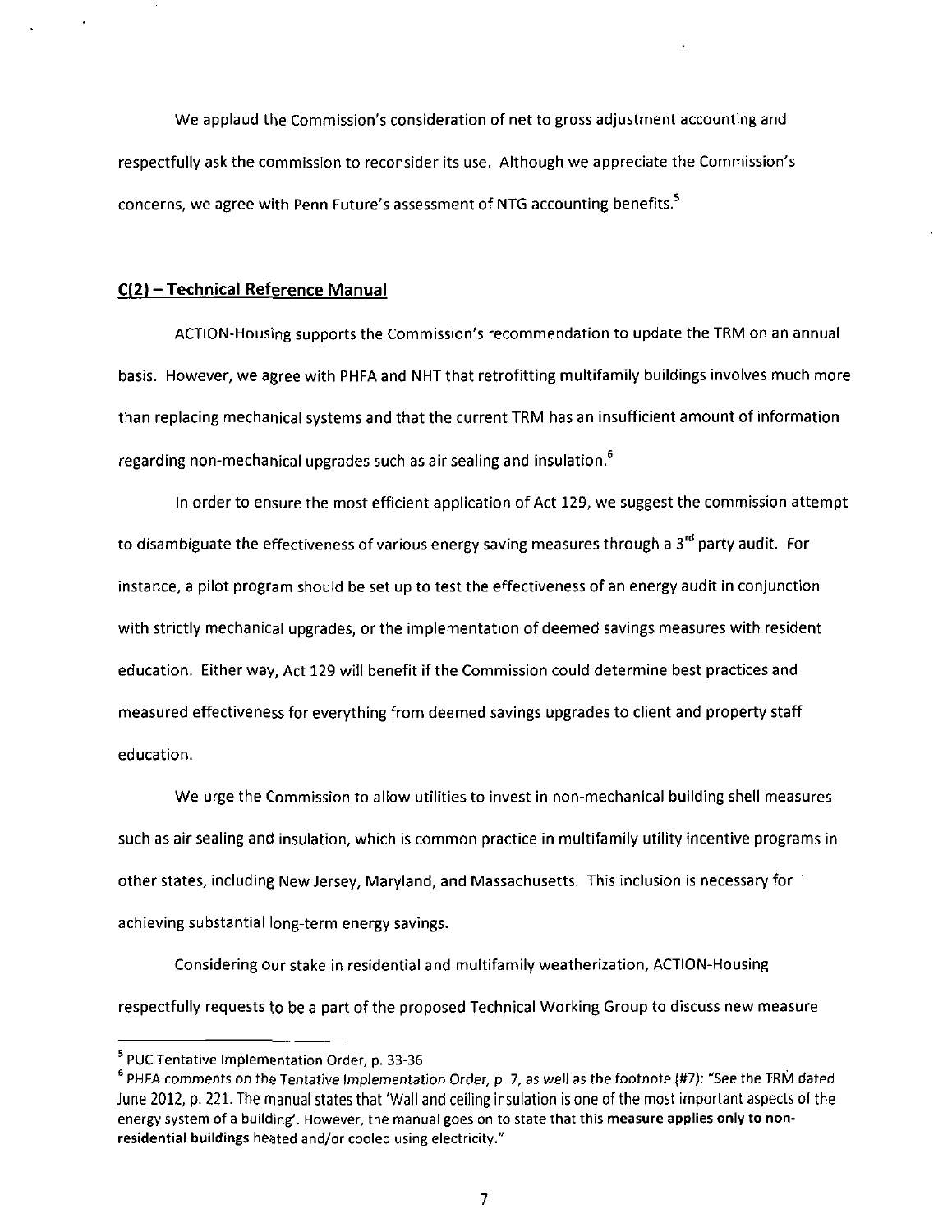protocols, existing measure protocols and any changes to standards, codes and regulations for inclusion in the 2013 TRM. $<sup>7</sup>$ </sup>

#### **1. Custom Projects**

The Energy Conservation Enterprise one-stop retrofit shop will engender multiple energy savings possibilities that are not currently dealt with in the TRM or the Tentative Implementation Order which we will eventually want to have recognized by Act 129. Consistent with 66 Pa. C.S. § 2806.1 (a) (6), we recommend the Commission allow and encourage utility companies to implement custom projects—i.e. projects whose energy savings fall outside the currently accepted measures. For instance, the potential exists for utility companies to pay the ECE directly for the services provided to assist owners of multifamily affordable housing in the energy retrofits of their buildings.

This model could save ratepayers a great deal of money if utility companies only have to pay for ECE services and allow the property owner to finance through a low-rate loan. In order to determine the effectiveness of this, other proposed savings measures, and current TRM protocol, we encourage the Commission to vet projects with a 3<sup>rd</sup> party energy savings assessments instead of only relying on deemed savings.

Pursuant to section G of the Tentative Implementation Order, we ask that custom projects are not restricted to being reviewed only once a year when the Commission reviews proposed changes to the annual report. In order to be effective, custom projects should be reviewed in a timely fashion on a case-by-case basis.

<sup>7</sup> PUC Tentative Implementation Order, C(2)(b), p. 30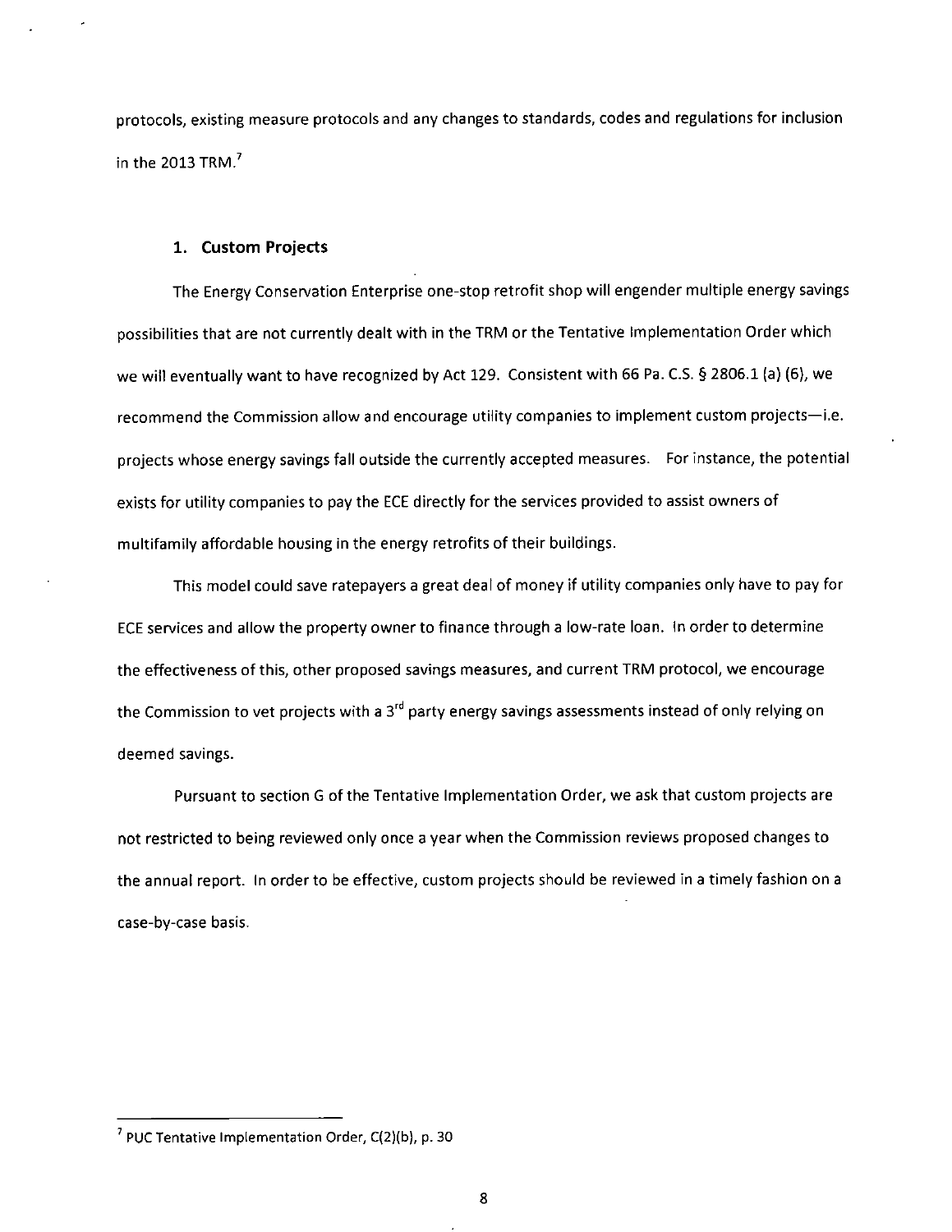**Conclusion** 

ACTION-Housing, inc. appreciates the opportunity to comment on the important issues discussed in the Tentative Implementation Order and looks forward to working with the Commission and its various working groups to resolve lingering issues regarding the development of any Act 129 Phase II

requirements.

Respectfully submitted,

.<br>ww Pázan

Lawrence Swanson Executive Director ACTION-Housing, Inc. 925 Sixth Avenue, Suite 950 Pittsburgh, PA 15219 P: 412-281-2102 E: lswanson@actionhousing.org

 $\vee$ 

Christov Churchward Energy Conservation Enterprise Program Manager ACTION-Housing, Inc. 925 Sixth Avenue, Suite 950 Pittsburgh, PA 15219 P: 412-281-2102 x2057 E: cchurchward@actionhousing.org

Linda Metropulos Development and Sustainability Consultant ACTION-Housing, Inc. 925 Sixth Avenue, Suite 950 Pittsburgh, PA 15219 P: 412-281-2102 x2032 E: linda@metropulosdevelopment.com